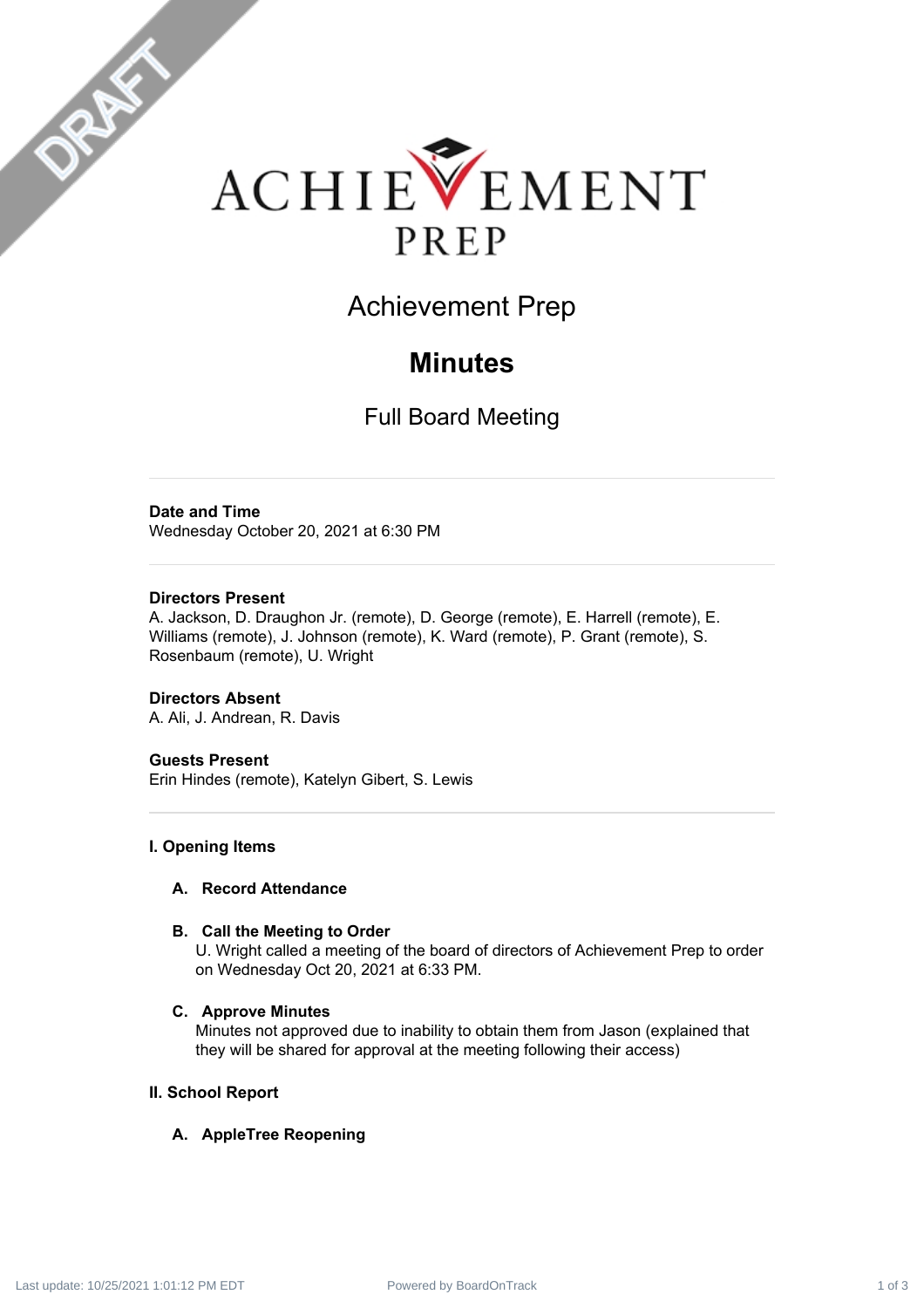- AppleTree discussed the data behind a struggling enrollment in PreK3 and PreK4 across Ward 8, including at Achievement Prep
- Partnering with Kalix Marketing for insights on enrollment; expecting ongoing engagement through the Spring
- Furthermore, they discussed how they have newly approached learning inperson during the Pandemic - changes in lunch space modifications to classroom setup, "go-bags" for impromptu virtual learning, and assessments.

#### **B. COVID-related Updates**

- Teacher Contact Tracing forms have been added to our health and safety protocols. Upon entry to a new classroom, staff are required to sign in and out
- Identified Emergency Legislation that could broaden the definition of and qualifications for "Virtual Learning" (Legislation yet to pass)

#### **C. Upcoming Testing + Status of Goals**

- Lewis walked the Board through the academic goals for the 21-22SY
- Using the most recent MAP data, she presented the status of goals on growth and proficiency in relationship to PMF projections.
- During the academic report, a need to clarify the definition of the MAP and PARCC projections surfaced. Specifically, are they actual numbers? Or projections that carry some level of assumption for growth...which implies the actual numbers are lower. We have the state of 1 of 3 Achievement Prep - Fundate Contract 2 of 3 Achievement Prep - Fundate State 2 of 2021 at 6:30 PM Last update: 1 October 20, 2021 at 6:30 PM Last update: 1 October 20, 2021 at 6:30 PM Last upd

#### **III. Finance Committee**

#### **A. Review**

• Report required no votes and surfaced no follow-ups

#### **IV. Governance Report**

#### **A. Priorities + Roles**

- Report required no votes, but did communicate the following 1-year appointments and follow-up areas:
	- Finance Commitee Chair: Susie Rosenbaum
	- Modification of Vice-Chair Role will split the role into 1st and 2nd designations for the transition year
		- Pat Grant has agreed to serve in 1st Vice-Chair role
		- Ursula invited board to let her know if there is interest in the 2nd Vice-Chair role; UW promised to have exploratory conversations before the next meeting
	- Communicated desire to recruit additional board members during the transition year, including another parent trustee with a student currently enrolled at Achievement Prep

#### **V. Executive Session**

#### **A. Update(s)**

CEO search process/details primarily discussed